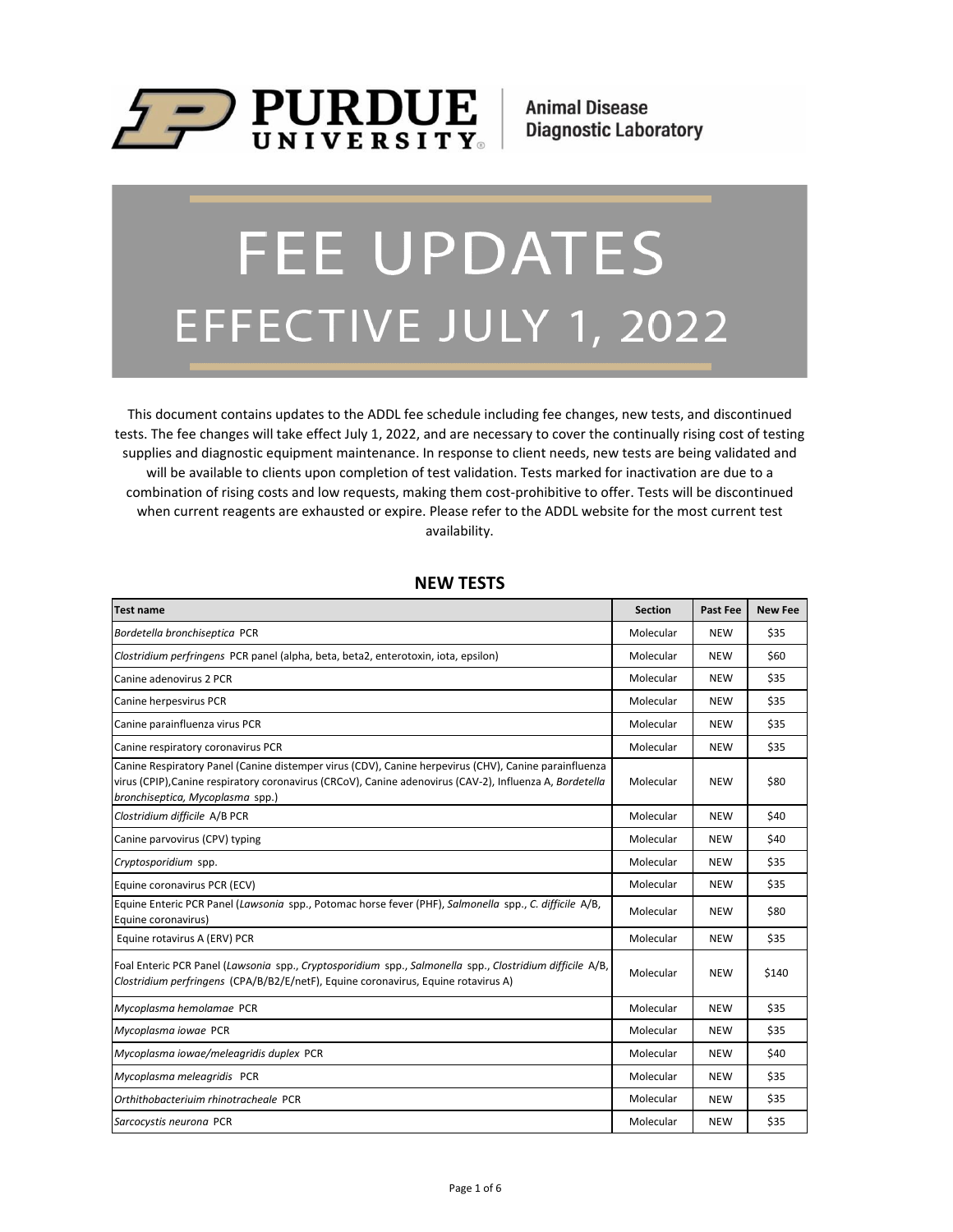# **NEW TESTS** (continued)

| <b>Test name</b>                                                                                                                                                                                | <b>Section</b> | <b>Past Fee</b> | <b>New Fee</b> |
|-------------------------------------------------------------------------------------------------------------------------------------------------------------------------------------------------|----------------|-----------------|----------------|
| Small Ruminant Enteric PCR Panel (E. coli (K99 and F41), Clostridium perfringens, Cryptosporidium<br>spp., Salmonella spp.)                                                                     | Molecular      | <b>NEW</b>      | \$60           |
| Small Ruminant Respiratory PCR Panel (Bovine respiratory synctyial virus (BRSV), Parainfluenza 3 virus<br>(PI3), Infectious Bovine Rinotracheitis virus (IBR), Mycoplasma spp., Chlamydia spp.) | Molecular      | <b>NEW</b>      | \$55           |
| Equine Neurological PCR Panel (Equine protozoal myeloencephalitis (EPM), Equine herpesvirus 1<br>(EHV1), West Nile virus (WNV))                                                                 | Molecular      | <b>NEW</b>      | \$50           |
| Silver stains                                                                                                                                                                                   | Pathology      | <b>NEW</b>      | \$50           |
| Spinal cord removal by hand                                                                                                                                                                     | Pathology      | <b>NEW</b>      | \$200          |
| Tissue collection Level 1 (small animals <200 pounds; quick, easy removal)                                                                                                                      | Pathology      | <b>NEW</b>      | \$15           |
| Tissue collection Level 2 (any size animal; minimally labor intensive)                                                                                                                          | Pathology      | <b>NEW</b>      | \$30           |
| Tissue collection Level 3 (large animals >200 pounds; brain removal (any animal); multiple tissues from<br>same animal; labor intensive)                                                        | Pathology      | <b>NEW</b>      | \$50           |
| ELISA rush fee                                                                                                                                                                                  | Serology       | <b>NEW</b>      | \$50           |
| Equine rush fee                                                                                                                                                                                 | Serology       | <b>NEW</b>      | \$100          |
| Canine adenovirus 1 FA                                                                                                                                                                          | Virology       | <b>NEW</b>      | \$21           |
| Canine adenovirus 2 FA                                                                                                                                                                          | Virology       | <b>NEW</b>      | \$21           |

## **UPDATED TESTS**

| Test name                                                                                                                                         | <b>Section</b> | Past Fee      | <b>New Fee</b> |
|---------------------------------------------------------------------------------------------------------------------------------------------------|----------------|---------------|----------------|
| Brucella culture (becoming a stand-alone test)                                                                                                    | Bacteriology   | <b>NEW</b>    | \$35           |
| Listeria culture (becoming a stand-alone test)                                                                                                    | Bacteriology   | \$10 (add on) | \$26           |
| Anaplasma marginale PCR                                                                                                                           | Molecular      | \$30          | \$35           |
| <b>Astrovirus PCR</b>                                                                                                                             | Molecular      | \$30          | \$35           |
| Avian rotavirus (A,D) PCR                                                                                                                         | Molecular      | \$30          | \$35           |
| Avibacterium paragallinarum PCR                                                                                                                   | Molecular      | \$30          | \$35           |
| Bovine coronavirus (BCV) PCR                                                                                                                      | Molecular      | \$30          | \$35           |
| Bovine coronavirus and Bovine rotavirus duplex PCR (BCV/BRV)                                                                                      | Molecular      | \$35          | \$40           |
| Bordetella avium PCR                                                                                                                              | Molecular      | \$30          | \$35           |
| Bovine Neonatal Diarrhea Screen PCR (Bovine coronavirus (BCV), Bovine rotavirus (BRV),<br>Cryptosporiudium spp., E. coli F5/K99, Salmonella spp.) | Molecular      | \$52          | \$60           |
| Bovine Respiratory virus screen PCR                                                                                                               | Molecular      | \$45          | \$55           |
| Bovine Tritrichomonas foetus PCR                                                                                                                  | Molecular      | \$30          | \$35           |
| Brachyspira hyodysenteriae/hampsonii duplex PCR                                                                                                   | Molecular      | \$35          | \$40           |
| Brachyspira hyodysenteriae PCR                                                                                                                    | Molecular      | \$25          | \$35           |
| Brucella spp. PCR                                                                                                                                 | Molecular      | \$30          | \$35           |
| Bovine rotavirus (BRV) PCR                                                                                                                        | Molecular      | \$30          | \$35           |
| Bluetongue virus (BTV) PCR                                                                                                                        | Molecular      | \$30          | \$35           |
| Bluetongue and Epizootic hemorrhagic disease virus duplex (BTV/EHD) PCR                                                                           | Molecular      | \$35          | \$40           |
| Bovine viral diarrhea virus (BVD) PCR                                                                                                             | Molecular      | \$30          | \$35           |
| Bovine viral diarrhea virus (BVD) PCR - Ear Notch Screen Pooled                                                                                   | Molecular      | \$30          | \$35           |
| Canine influenza virus PCR                                                                                                                        | Molecular      | \$30          | \$35           |
| Canine distemper virus (CDV) PCR                                                                                                                  | Molecular      | \$30          | \$35           |
| Chlamydia psittaci PCR                                                                                                                            | Molecular      | \$30          | \$35           |
| Chlamydia spp. PCR                                                                                                                                | Molecular      | \$30          | \$35           |
| Coxiella burnetii PCR                                                                                                                             | Molecular      | \$30          | \$35           |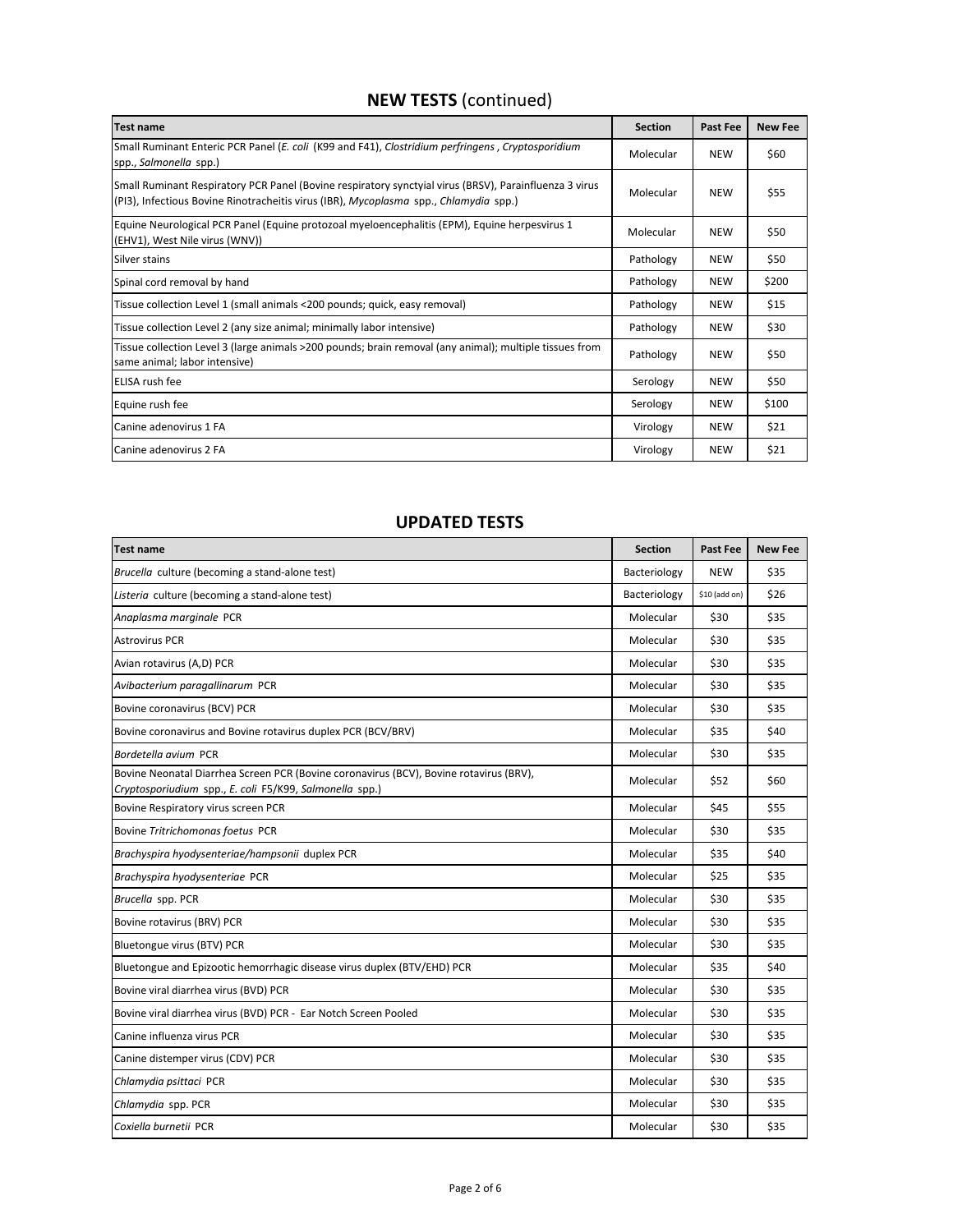## **UPDATED TESTS** (continued)

| <b>Test name</b>                                                                                                                                      | <b>Section</b> | Past Fee | <b>New Fee</b> |
|-------------------------------------------------------------------------------------------------------------------------------------------------------|----------------|----------|----------------|
| Canine parvovirus (CPV) PCR                                                                                                                           | Molecular      | \$30     | \$35           |
| Equine arteritis (EAV) PCR                                                                                                                            | Molecular      | \$30     | \$35           |
| Eastern equine encephalitis virus (EEE) PCR                                                                                                           | Molecular      | \$30     | \$35           |
| Epizootic hemorrhagic disease virus (EHD) PCR                                                                                                         | Molecular      | \$30     | \$35           |
| Equine herpesvirus 1 (EHV1) PCR                                                                                                                       | Molecular      | \$30     | \$35           |
| Equine herpesvirus 1 & 4 (EHV1&4) PCR                                                                                                                 | Molecular      | \$35     | \$40           |
| Feline panleukopenia virus (FPV) PCR                                                                                                                  | Molecular      | \$30     | \$35           |
| Glasserella parasuis (GPS) PCR                                                                                                                        | Molecular      | \$30     | \$35           |
| Infectious bovine rhinotracheitis virus (IBR) PCR                                                                                                     | Molecular      | \$30     | \$35           |
| Infectious bronchitis virus (IBV) PCR                                                                                                                 | Molecular      | \$30     | \$35           |
| Infectious laryngotracheitis virus (ILT) PCR                                                                                                          | Molecular      | \$30     | \$35           |
| Influenza A Matrix H5/H7 Subtype PCR                                                                                                                  | Molecular      | \$30     | \$35           |
| Lawsonia intracellularis PCR                                                                                                                          | Molecular      | \$30     | \$35           |
| Leptospira spp. PCR                                                                                                                                   | Molecular      | \$30     | \$35           |
| Mycoplasma bovis PCR                                                                                                                                  | Molecular      | \$30     | \$35           |
| Mycoplasma hyopneumoniae PCR                                                                                                                          | Molecular      | \$30     | \$35           |
| Mycoplasma gallisepticum (MG) PCR                                                                                                                     | Molecular      | \$30     | \$35           |
| Mycoplasma hyorhinis (MHR) PCR                                                                                                                        | Molecular      | \$30     | \$35           |
| Mycoplasma hyosynoviae (MHS) PCR                                                                                                                      | Molecular      | \$30     | \$35           |
| Mycoplasma synoviae (MS) PCR                                                                                                                          | Molecular      | \$30     | \$35           |
| Mycoplasma synoviae (MS)/Mycoplasma gallisepticum (MG) duplex PCR                                                                                     | Molecular      | \$35     | \$40           |
| Neospora caninum PCR                                                                                                                                  | Molecular      | \$30     | \$35           |
| Porcine circovirus 2 (PCV2) PCR                                                                                                                       | Molecular      | \$30     | \$35           |
| Porcine circovirus 2/3 (PCV2/3) duplex PCR                                                                                                            | Molecular      | \$35     | \$40           |
| Porcine circovirus 3 (PCV3) PCR                                                                                                                       | Molecular      | \$30     | \$35           |
| Porcine deltacoronavirus (PDCoV) PCR                                                                                                                  | Molecular      | \$30     | \$35           |
| Porcine epidemic diarrhea virus (PED) PCR                                                                                                             | Molecular      | \$30     | \$35           |
| Parainfluenza 3 virus (PI3) PCR                                                                                                                       | Molecular      | \$30     | \$35           |
| Porcine Enteric Pathogen PCR Panel (Salmonella, Lawsonia, Brachyspira)                                                                                | Molecular      | \$50     | \$55           |
| Porcine Rotavirus (A,B,C) PCR                                                                                                                         | Molecular      | \$30     | \$35           |
| Porcine reproductive and respiratory syndrome virus (PRRS) PCR                                                                                        | Molecular      | \$30     | \$35           |
| Porcine reproductive and respiratory syndrome virus (PRRS) (minimum 5 individual samples or 5 pools)<br><b>PCR</b>                                    | Molecular      | NEW      | \$30           |
| Reovirus PCR                                                                                                                                          | Molecular      | \$30     | \$35           |
| Salmonella spp. PCR                                                                                                                                   | Molecular      | \$30     | \$35           |
| Swine enteric coronavirus PCR Panel (SEC) (Porcine epidemic diarrhea (PED), Transmissible<br>gastroenteritis (TGE), Porcine deltacoronavirus (PDCoV)) | Molecular      | \$30     | \$35           |
| Senecavirus A (SVA) PCR                                                                                                                               | Molecular      | \$30     | \$35           |
| Streptococcus equi subsp. equi (strangles) PCR                                                                                                        | Molecular      | \$30     | \$35           |
| Toxoplasma gondii PCR                                                                                                                                 | Molecular      | \$30     | \$35           |
| West Nile virus (WNV) PCR                                                                                                                             | Molecular      | \$30     | \$35           |
| Fecal larval exam (Baermann)                                                                                                                          | Parasitology   | \$15     | \$20           |
| Heartworm test (canine antigen)                                                                                                                       | Parasitology   | \$19     | \$23           |
| Parasite identification                                                                                                                               | Parasitology   | \$20     | \$25           |
| Fecal flotation (Qualitative)                                                                                                                         | Parasitology   | \$15     | \$20           |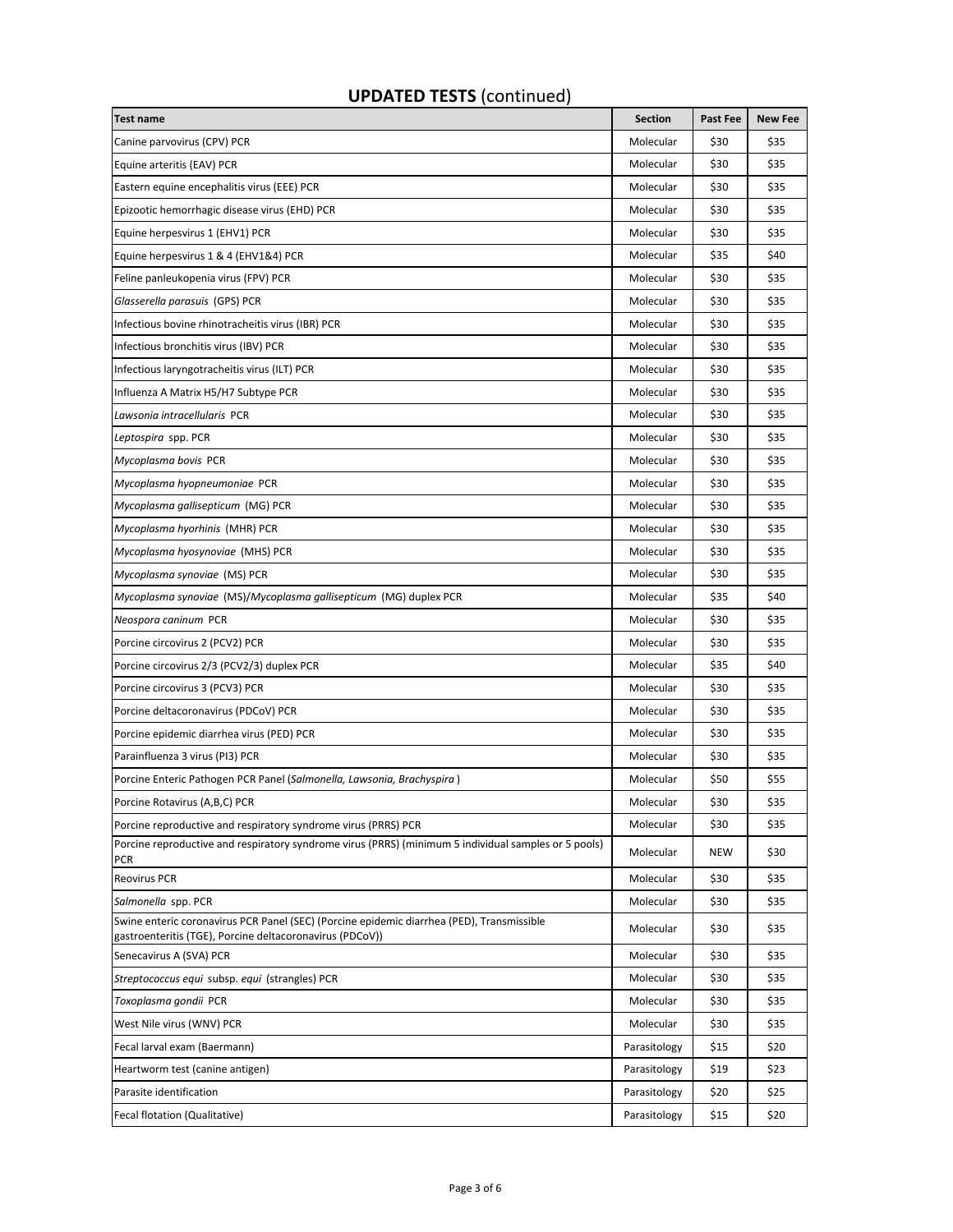# **Test name Section Past Fee New Fee**  Fecal flotation (ZnSO4) Parasitology \$15 \$20 Fecal flotation (Quantitative) 623 (1993) Parasitology 318 (1994) States Secal flotation (Quantitative) 523 (1994) States Secal flotation (Quantitative) 633 (1995) States Secal flotation (Quantitative) 523 (1996) States Se Fecal sedimentation (Qualitative) **Parasitology 15 \$20** \$15 \$20 Histopathology: 1 mass/tissue Pathology \$45 \$47 Histopathology: Additional masses in multiples of 2 Pathology \$30 \$33 \$33 Amputation/resection histopathology **Pathology** Pathology 3154 \$160 Backyard poultry necropsy **Pathology 325 \$50** \$50 Decalcification **Pathology | \$17 \$20**  $\blacksquare$  \$20  $\blacksquare$  \$20  $\blacksquare$  \$20  $\blacksquare$  \$20  $\blacksquare$  \$20  $\blacksquare$  \$20  $\blacksquare$  \$20  $\blacksquare$  \$20  $\blacksquare$  \$20  $\blacksquare$  \$20  $\blacksquare$  \$20  $\blacksquare$  \$20  $\blacksquare$  \$20  $\blacksquare$  \$20  $\blacksquare$  \$20  $\blacksquare$  \$20  $\blacksquare$  \$ Immunohistochemistry (IHC) and the control of the control of the control of the control of the control of the control of the control of the control of the control of the control of the control of the control of the control Immunohistochemistry (IHC) (research) and the control of the control of the control of the control of the control of the control of the control of the control of the control of the control of the control of the control of Jaw histophathology Pathology \$80 \$85 Lymphoma panel (1 histo + 3 IHCs) **Pathology \$147** \$161 Necropsy (canine/feline) Pathology \$150 \$165 Necropsy (equine) 2225 (equine) Pathology 3225 (equine) 2225 Necropsy (livestock/poultry) and the set of the set of the set of the set of the set of the set of the set of the set of the set of the set of the set of the set of the set of the set of the set of the set of the set of th Painted margins Pathology \$25 \$28 Paraffin section for PCR (scrolls) **Paraffinity** Pathology  $\begin{bmatrix} 57 & 510 \\ 210 & 210 \end{bmatrix}$ Pituitary panel (includes IHC for MSH, proliferation marker Ki-67 and reticulum and PAS stains) Pathology \$221 \$230 Special stains Pathology \$20 \$25 Spinal cord removal - food animal/equine Pathology | \$130 \$150 Spinal cord removal - companion animal **Accord Pathology 383** \$90 \$90 Toe, Tail or TECA histopathology Pathology Pathology Pathology Pathology Asia in the Second Second Second Second Second Second Second Second Second Second Second Second Second Second Second Second Second Second Second Seco Whole organ histopathology **Example 2018** S110 **b**  $\blacksquare$  Pathology **Pathology**  $\blacksquare$  \$110 \$110 Bovine leukosis virus (BLV) ELISA Serology | \$7 | \$8 Bovine leukosis virus (BLV) ELISA (>45 samples) Serology | \$5.50 \$6.50 \$6.50 \$6.50 \$6.50 \$6.50 \$6.50 Bovine leukosis virus (BLV) ELISA (>91 samples) Serology | \$3.50 \$4.50 \$4.50 \$4.50 \$4.50 Bluetongue virus (BTV) ELISA Serology | \$6  $\vert$  \$11 *Mycobacterium avium s*ubsp. *paratuberculosis* (Johne's) ELISA - Caprine Serology | Serology | \$5 | \$6 Ruminant pregnancy ELISA Serology | \$6 \$7.50 Ruminant pregnancy ELISA (11-39 samples) Serology \$4.50 \$5.50 \$5.50 Ruminant pregnancy ELISA (>40 samples) Serology | \$3 | \$5 Porcine reproductive and respiratory syndrome virus (PRRS) ELISA Serology states and the serology states of se Porcine reproductive and respiratory syndrome virus (PRRS) ELISA (>46 samples) Serology \$4.50 \$6 Psuedorabies virus (PrV-G1) ELISA Serology | \$3.25 \$7.75 \$7.75 \$1.75 \$1.75 \$1.75 \$1.75 \$1.75 \$1.75 \$1.75 \$1.75 Psuedorabies virus (PrV-GB) ELISA Serology \$3.50 \$4.50 \$4.50 \$4.50 \$4.50 \$4.50 \$4.50 \$4.50 \$4.50 \$4.50 \$4.50 \$ Bovine adenovirus (BAV) FA **Solution Contract Contract Contract Contract Contract Contract Contract Contract Contract Contract Contract Contract Contract Contract Contract Contract Contract Contract Contract Contract Contr** Bovine coronavirus (BCV) FA Services and the services of the services of the services of the services of the services of the services of the services of the services of the services of the services of the services of the s Bovine herpesvirus type 4 (BHV-4) FA Virology and States of the States of the States of the States of the States of the States of the States of the States of the States of the States of the States of the States of the Stat Bovine Enteric Panel (Bovine viral diarrhea 1 & 2 (BVD 1 & 2), Bovine rotavirus (BRTV) and Bovine Virology (\$21 \$32<br>coronavirus (BCV)) FA Bovine Respiratory Panel (Infectious bovine rhinotracheitis virus (IBR), Bovine respiratory syncytial virus Bovine Respiratory Pariei (infectious bovine rimiotracheitis virus (iBR), Bovine respiratory syncytiai virus<br>(BRSV), Parainfluenza 3 (PI3), Bovine viral diarrhea virus (BVD)) FA Bovine coronavirus (BRCV) FA **Example 20** State of the state of the state of the state of the state of the state of the state of the state of the state of the state of the state of the state of the state of the state of th Bovine respiratory syncytial virus (BRSV) FA Virology | \$8 \$16

#### **UPDATED TESTS** (continued)

Bovine rotavirus (BRTV) FA Services and the services of the services of the services of the services of the services of the services of the services of the services of the services of the services of the services of the se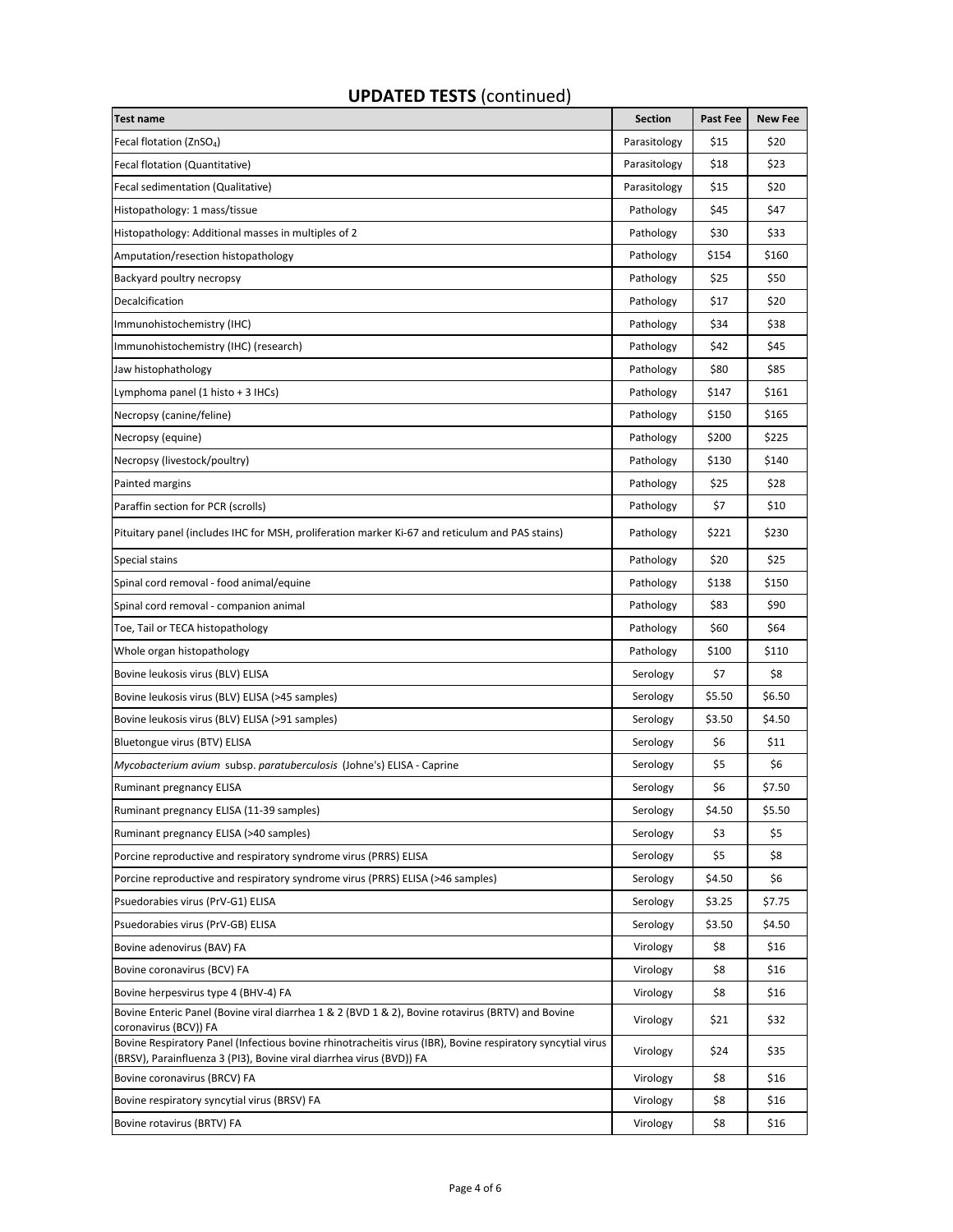| <b>UPDATED TESTS (continued)</b> |  |
|----------------------------------|--|
|----------------------------------|--|

| <b>Test name</b>                                                      | <b>Section</b> | Past Fee   | <b>New Fee</b> |
|-----------------------------------------------------------------------|----------------|------------|----------------|
| Bluetongue virus (BTV) FA                                             | Virology       | \$8        | \$17.50        |
| Bovine viral diarrhea virus (BVD) FA                                  | Virology       | \$8        | \$16           |
| Calicivirus FA                                                        | Virology       | \$8        | \$25           |
| Canine adenovirus 1&2 (CAV 1&2) FA                                    | Virology       | \$8        | \$27           |
| Canine coronavirus (CCV) FA                                           | Virology       | \$8        | \$17           |
| Canine distemper virus (CDV) FA                                       | Virology       | \$8        | \$17           |
| Canine herpesvirus (CHV) FA                                           | Virology       | \$8        | \$17           |
| Canine parvovirus (CPV) FA                                            | Virology       | \$8        | \$17           |
| Equine herpesvirus 1&4 (EHV-1 & 4) FA                                 | Virology       | \$8        | \$16           |
| Epizootic hemorrhagic disease (EHD) FA                                | Virology       | \$8        | \$16           |
| Equine rotavirus (EqRTV) FA                                           | Virology       | \$8        | \$16           |
| Feline coronavirus tissue (FCV) FA                                    | Virology       | \$8        | \$21           |
| Feline coronavirus (FCV)/Feline infectious peritonitis (FIP) Fluid FA | Virology       | \$25       | \$30           |
| Feline herpesvirus (FHV) FA                                           | Virology       | \$8        | \$17           |
| Feline panleukopenia (FPV) FA                                         | Virology       | \$8        | \$17           |
| Infectious bovine rhinotracheitis (IBR) FA                            | Virology       | \$8        | \$17           |
| Influenza A FA                                                        | Virology       | \$8        | \$18           |
| Porcine circovirus 2 (PCV-2) FA                                       | Virology       | \$8        | \$15.50        |
| Pestivirus FA                                                         | Virology       | \$8        | \$17           |
| Parainfluenza 3 (PI3) FA                                              | Virology       | \$8        | \$16           |
| Porcine parvovirus (PPV) FA                                           | Virology       | \$8        | \$16           |
| Porcine respiratory coronavirus (PRCV) FA                             | Virology       | \$8        | \$16           |
| Porcine rotavirus (PRTV) FA                                           | Virology       | \$8        | \$16           |
| Pseudorabies virus (PrV) FA                                           | Virology       | \$8        | \$16           |
| Transmissible gastroenteritis virus (TGE) FA                          | Virology       | \$8        | \$16           |
| Bovine coronavirus (BCV) IFA titration                                | Virology       | \$5        | \$20           |
| Bovine coronavirus (BCV) IFA titration (>9 samples)                   | Virology       | <b>NEW</b> | \$8            |
| Bovine coronavirus (BCV) IFA titration (>99 samples)                  | Virology       | NEW        | \$6            |
| Bovine rotavirus (BRTV) IFA titration                                 | Virology       | \$5        | \$17           |
| Bovine rotavirus (BRTV) IFA titration (> 9 samples)                   | Virology       | <b>NEW</b> | \$8            |
| Canine coronavirus (CCV) IFA titration                                | Virology       | \$5        | \$20           |
| Canine distemper virus (CDV) IFA titration                            | Virology       | \$5        | \$20           |
| Canine herpesvirus (CHV) IFA titration                                | Virology       | \$5        | \$20           |
| Canine parainfluenza (CPV) IFA titration                              | Virology       | \$5        | \$20           |
| Equine rotavirus (EqRTV) IFA titration                                | Virology       | \$5        | \$17           |
| Equine rotavirus (EqRTV) IFA titration (>9 samples)                   | Virology       | <b>NEW</b> | \$8            |
| Feline coronavirus (FCV) IFA titration                                | Virology       | \$5        | \$20           |
| Feline herpesvirus (FHV) IFA titration                                | Virology       | \$5        | \$20           |
| Feline parvovirus (FPV) IFA titration                                 | Virology       | \$5        | \$20           |
| Porcine circovirus 2 (PCV-2) IFA titration                            | Virology       | \$5        | \$17           |
| Porcine circovirus 2 (PCV-2) IFA titration (>9 samples)               | Virology       | NEW        | \$8            |
| Porcine epidemic diarrhea virus (PEDV) IFA titration                  | Virology       | \$5        | \$17           |
| Porcine epidemic diarrhea virus (PEDV) IFA titration (>9 samples)     | Virology       | <b>NEW</b> | \$8            |